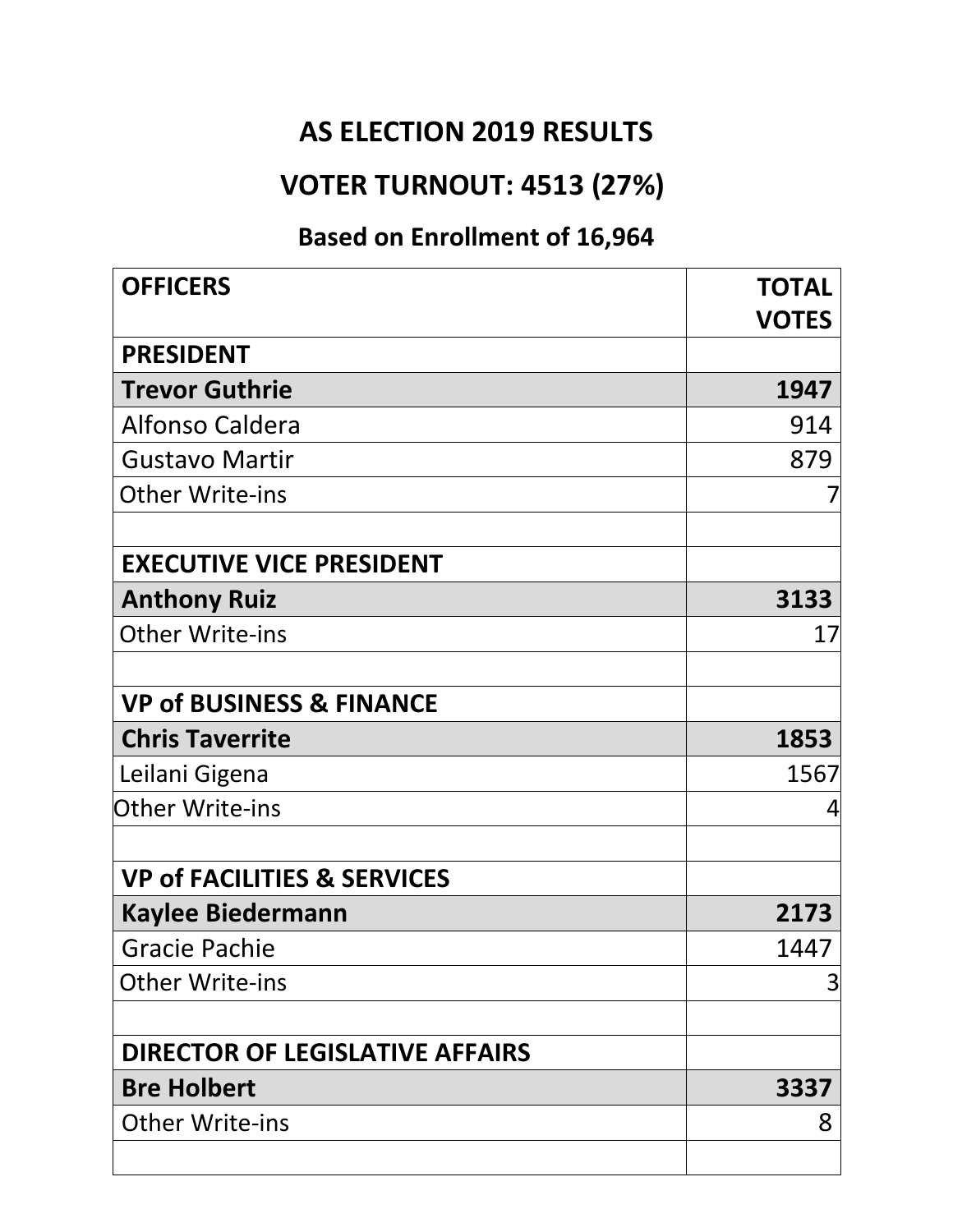| <b>DIRECTOR OF UNIVERSITY AFFAIRS</b>         |      |
|-----------------------------------------------|------|
| <b>Alejandro Alfaro Ramirez</b>               | 3096 |
| <b>Other Write-ins</b>                        | 15   |
|                                               |      |
| <b>COMMISSIONER OF COMMUNITY AFFAIRS</b>      |      |
| <b>Allyah Perez</b>                           | 1905 |
| Christian Weaver                              | 1521 |
| Other Write-ins                               | 3    |
|                                               |      |
| <b>COMMISSIONER OF SUSTAINABILITY AFFAIRS</b> |      |
| <b>Jared Geiser</b>                           | 3135 |
| <b>Other Write-ins</b>                        | 10   |
|                                               |      |
| <b>COMMISSIONER OF DIVERSITY AFFAIRS</b>      |      |
| <b>Guadalupe Santana</b>                      | 3196 |
| <b>Other Write-ins</b>                        | 6    |
|                                               |      |
| <b>COMMISSIONER OF STUDENT ORGANIZATIONS</b>  |      |
| <b>&amp; RESOURCES</b>                        |      |
| <b>Sydney Puccetti</b>                        | 1800 |
| <b>Edgar Hernandez</b>                        | 1601 |
| <b>Other Write-ins</b>                        | 6    |
|                                               |      |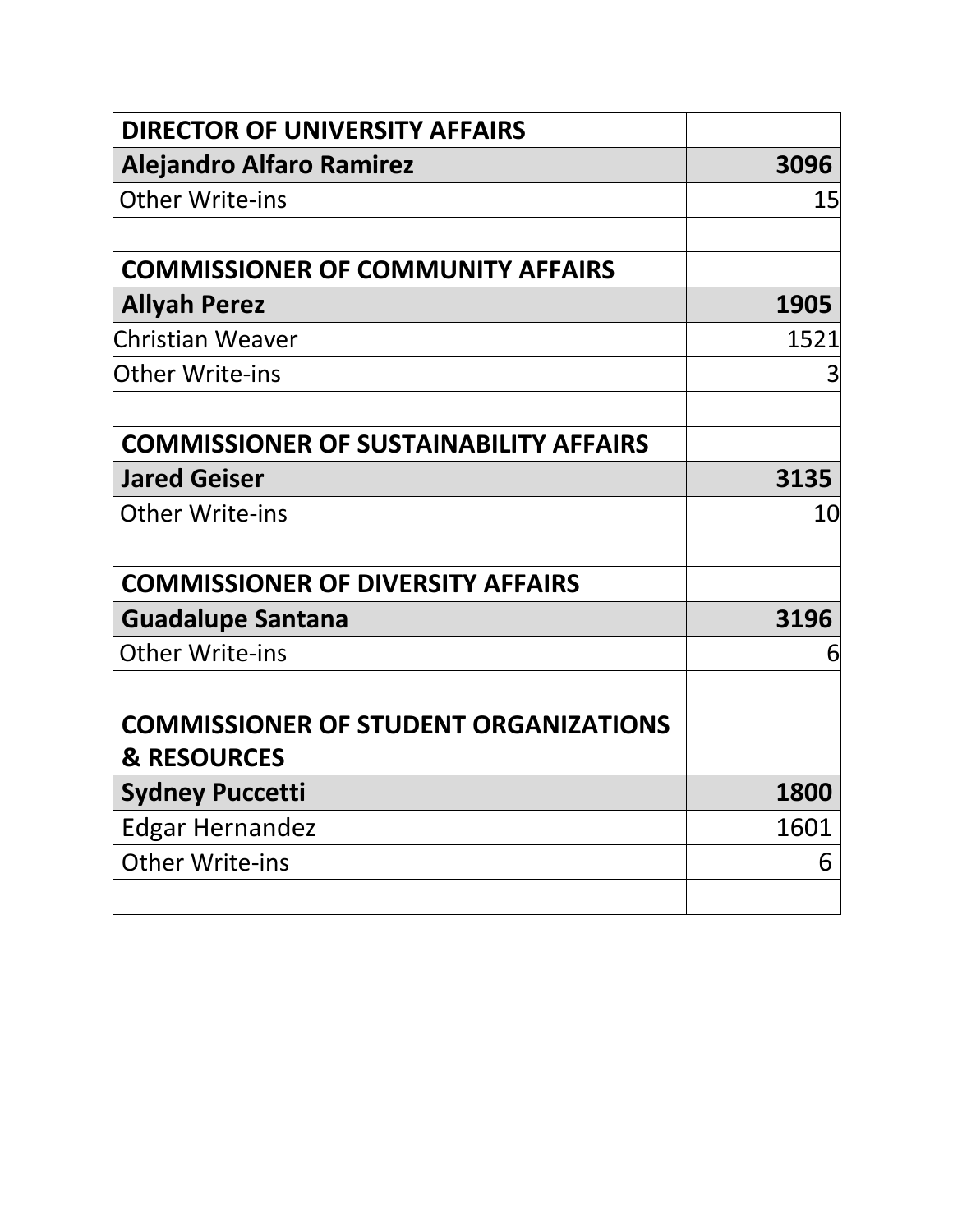| <b>SENATORS</b>                                                                                      |      |
|------------------------------------------------------------------------------------------------------|------|
| <b>COLLEGE OF AGRICULTURE</b>                                                                        |      |
| <b>Hunter Andrade</b>                                                                                | 1777 |
| Damian Arceo                                                                                         | 1259 |
| <b>Other Write-ins</b>                                                                               | 3    |
| <b>COLLEGE OF BEHAVIORAL AND SOCIAL</b><br><b>SCIENCES</b>                                           |      |
| Ella Snyder                                                                                          | 1449 |
| <b>Taylor Downing</b>                                                                                | 699  |
| Harry Hatch                                                                                          | 496  |
| Devin Jatko                                                                                          | 385  |
| Duncan Young                                                                                         | 99   |
| <b>Other Write-ins</b>                                                                               | 5    |
| <b>COLLEGE OF COMMUNICATION AND</b><br><b>EDUCATION (Write-in)</b>                                   |      |
| <b>Amanda Widgay</b>                                                                                 | 108  |
| Dean Bishop                                                                                          | 49   |
| <b>Other Write-ins</b>                                                                               | 65   |
| <b>COLLEGE OF ENGINEERING, COMPUTER</b><br><b>SCIENCE, AND CONSTRUCTION MANAGEMENT</b><br>(Write-in) |      |
| <b>Chris Rufo</b>                                                                                    | 75   |
| David Field                                                                                          | 39   |
| <b>Other Write-ins</b>                                                                               | 173  |
|                                                                                                      |      |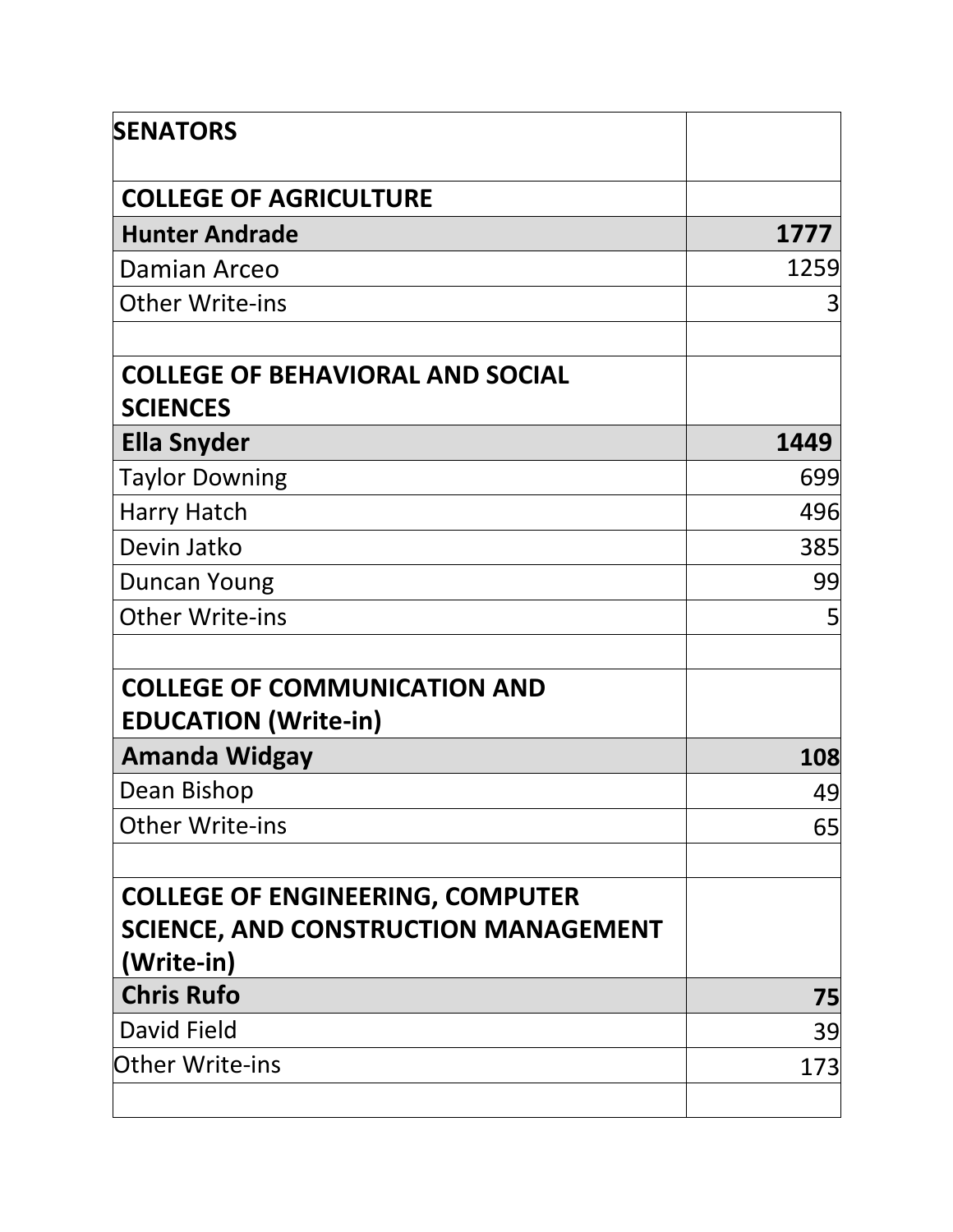| <b>COLLEGE OF HUMANITIES AND FINE ARTS</b> |      |
|--------------------------------------------|------|
| (Write-in)                                 |      |
| <b>Alex Smith</b>                          | 67   |
| <b>Jake Honnold</b>                        | 36   |
| <b>Other Write-ins</b>                     | 45   |
| <b>COLLEGE OF NATURAL SCIENCES</b>         |      |
| <b>Kendall Block</b>                       | 1341 |
| Jesus Garcia                               | 1119 |
| Alyssa Myers                               | 626  |
| <b>Other Write-ins</b>                     | 21   |
| <b>COLLEGE OF BUSINESS</b>                 |      |
| <b>Nicole Loiseau</b>                      | 1894 |
| <b>Austin Rogers</b>                       | 1296 |
| <b>Other Write-ins</b>                     | 5    |
|                                            |      |

**Continued….**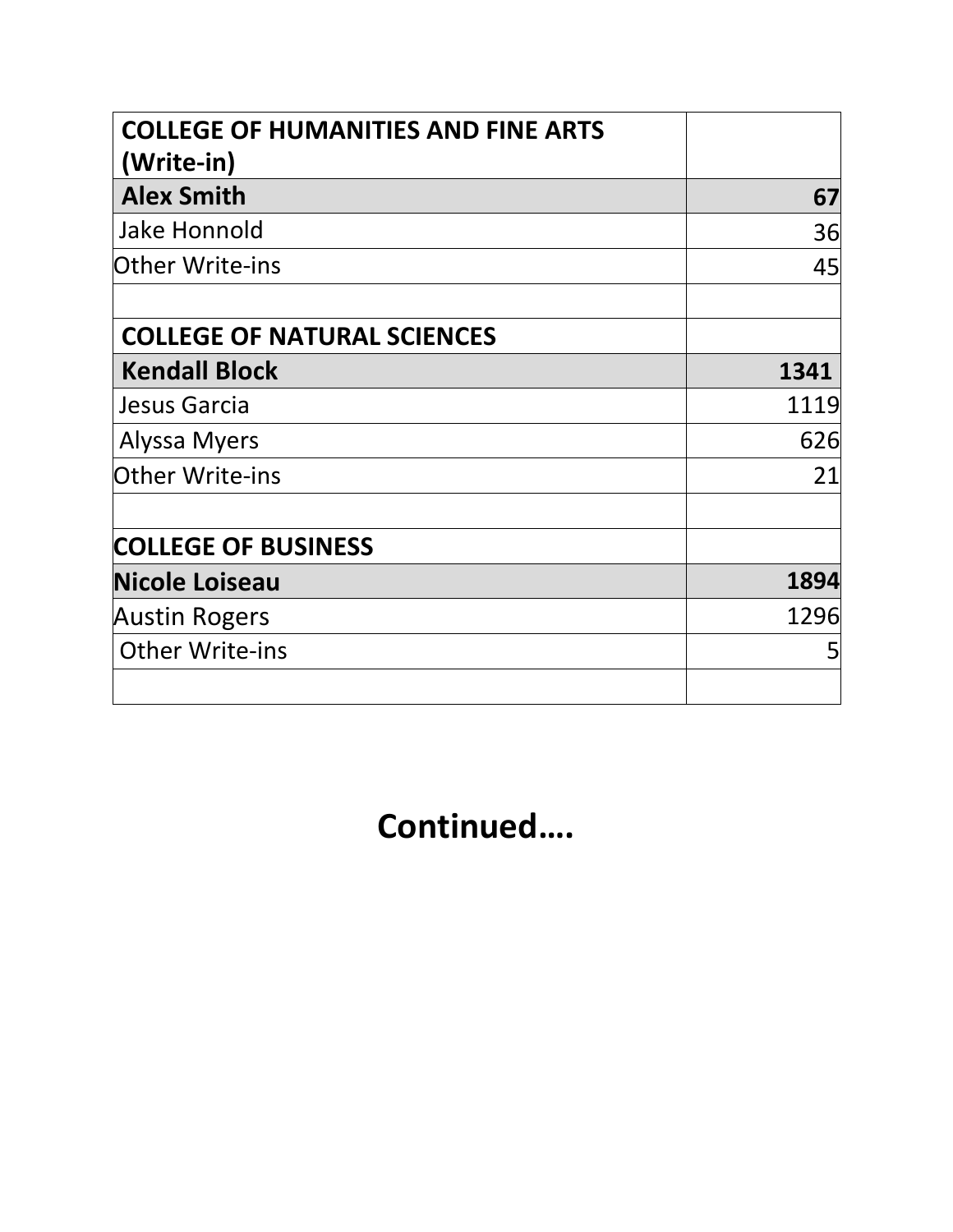## **REVENUE SHARING**

| <b>CLUB/ORGANIZATION</b>                                | <b>DOLLARS</b> | <b>VOTERS</b> |
|---------------------------------------------------------|----------------|---------------|
| Alpha Delta Pi                                          | 2,112.50       | 168           |
| 1st Generation Collegiate & Proud Student Association   | 2,027.50       | 267           |
| Alpha Phi                                               | 1,802.50       | 147           |
| Latinos in Technical Careers (LTC)                      | 1,375.00       | 134           |
| Alpha Gamma Delta                                       | 1,350.00       | 126           |
| Sigma Kappa                                             | 1,310.00       | 107           |
| Gamma Phi Beta                                          | 1,292.50       | 110           |
| <b>Computer Graphics Club</b>                           | 1,275.00       | 105           |
| Lambda Chi Alpha                                        | 1,257.50       | 103           |
| Kappa Sigma                                             | 1,092.50       | 83            |
| <b>CAVE</b>                                             | 1,032.50       | 120           |
| Phi Delta Theta                                         | 1,007.50       | 86            |
| Sigma Chi                                               | 980            | 78            |
| Sigma Pi                                                | 947.50         | 72            |
| <b>Chico State Nursing Club</b>                         | 830            | 103           |
| Alpha Sigma Phi                                         | 820            | 68            |
| <b>Student Veteran Organization</b>                     | 807.50         | 79            |
| Alpha Omicron Pi                                        | 782.50         | 73            |
| Cru                                                     | 725            | 66            |
| Upsilon Pi Epsilon (UPE)                                | 722.50         | 82            |
| Chico Snow Team & Club                                  | 720            | 62            |
| Sigma Alpha                                             | 720            | 61            |
| Phi Kappa Tau                                           | 717.50         | 54            |
| <b>Christian Challenge</b>                              | 715            | 66            |
| Delta Chi                                               | 707.50         | 57            |
| Envy                                                    | 695            | 63            |
| Movimiento Estudiantil Chicanx de Aztlan (MEChA)        | 682.50         | 84            |
| Sigma Nu                                                | 630            | 49            |
| Latinas in Action                                       | 612.50         | 85            |
| <b>Accounting Society</b>                               | 550            | 55            |
| <b>Chico State Pride</b>                                | 512.50         | 79            |
| Psi Chi- International Honor Society in Psychology      | 495            | 51            |
| <b>Upsilon Kappa Delta</b>                              | 485            | 45            |
| American Society of Civil Engineers                     | 462.50         | 53            |
| Student Association Of Social Work SASW (Undergraduate) | 460            | 37            |
| <b>Wildcat Gaming</b>                                   | 457.50         | 55            |
| Tau Kappa Epsilon                                       | 455            | 38            |
| <b>California Nursing Students Association</b>          | 447.50         | 65            |
| Masters of Social Work Student Association (MSW)        | 440            | 33            |
| <b>Black Student Union</b>                              | 437.50         | 66            |
| Chico Barbell Club                                      | 432.50         | 39            |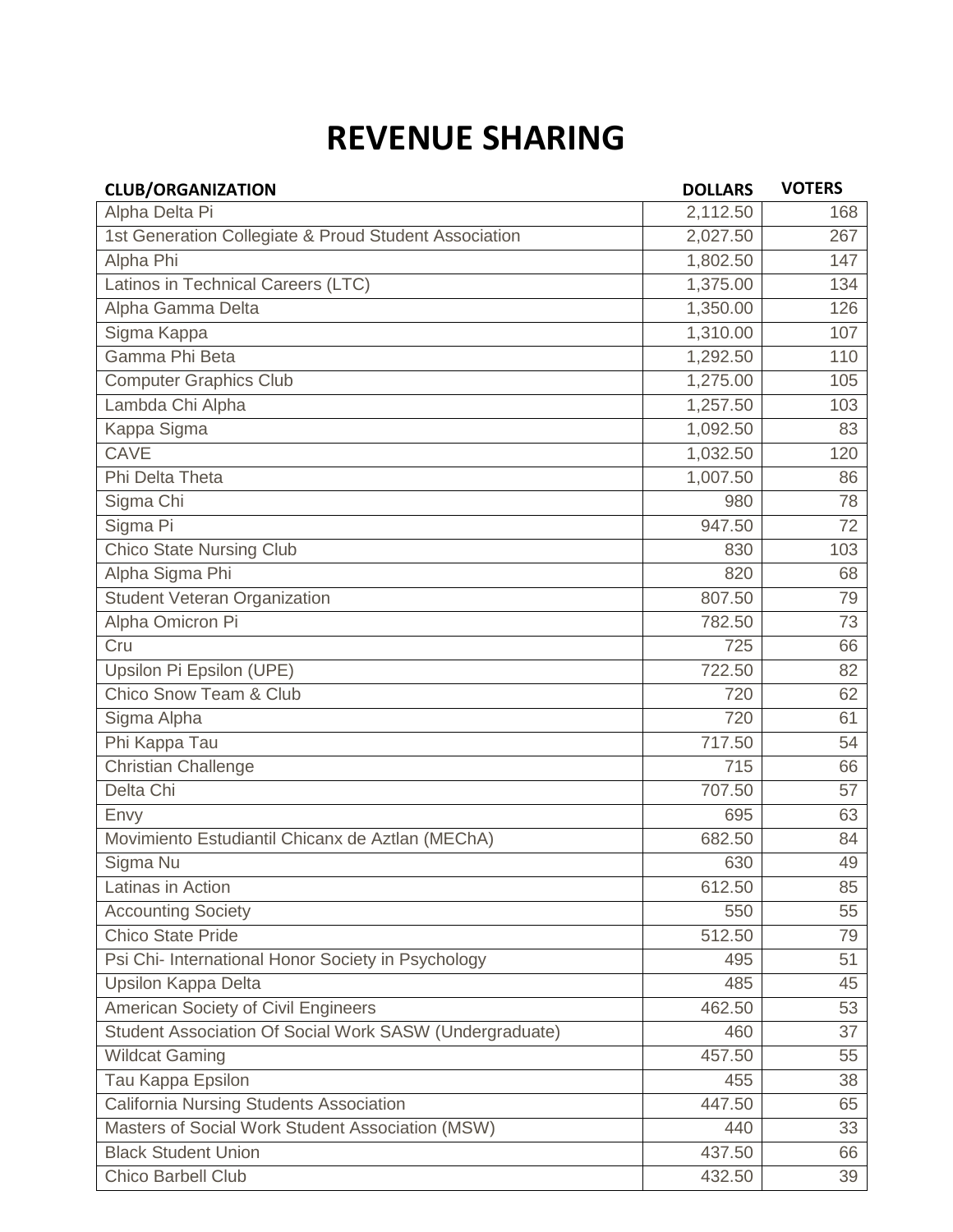| Phi Chi Theta                                                   | 432.50 | 38 |
|-----------------------------------------------------------------|--------|----|
| American Assembly for Men in Nursing                            | 430    | 55 |
| Delta Sigma Pi                                                  | 417.50 | 38 |
| <b>Central Americans for Empowerment</b>                        | 415    | 49 |
| Leaders Educating for the Advancement of DREAMers               | 407.50 | 51 |
| <b>Chico College Republicans</b>                                | 397.50 | 38 |
| Momentum                                                        | 397.50 | 40 |
| <b>Child Development Student Association</b>                    | 382.50 | 41 |
| Young Life College Chico                                        | 377.50 | 38 |
| Usr <sub>0</sub>                                                | 370    | 47 |
| Society of Women Engineers                                      | 365    | 43 |
| <b>Criminal Justice Student Association</b>                     | 342.50 | 42 |
| <b>Just Unity Sistas</b>                                        | 340    | 44 |
| <b>Pre-Medical Association</b>                                  | 337.50 | 43 |
| <b>Stop Trafficking of Persons</b>                              | 335    | 50 |
| <b>Chico State Democratic Club</b>                              | 332.50 | 40 |
| Dirt Riders of Chico State                                      | 320    | 26 |
| <b>Chico For Animal Rights</b>                                  | 315    | 45 |
| <b>Investor's Club</b>                                          | 315    | 32 |
| Society of Physics Students                                     | 312.50 | 30 |
| National Student Speech Language & Hearing Association (NSSLHA) | 295    | 29 |
| Alpha Gamma Rho                                                 | 290    | 26 |
| Young Cattlemens Association of Chico State                     | 285    | 31 |
| Gamma Zeta Alpha                                                | 282.50 | 23 |
| Beta Alpha Psi                                                  | 280    | 29 |
| <b>Chico State Political Science Society</b>                    | 280    | 29 |
| Pre-Veterinary Club at CSU, Chico                               | 280    | 34 |
| Filipino American Student Organization (FASO)                   | 277.50 | 32 |
| <b>Theater Arts Club</b>                                        | 277.50 | 32 |
| Community Action United for a Sustainable Environment           | 275    | 34 |
| <b>Green Campus</b>                                             | 267.50 | 40 |
| Lambda Sigma Gamma                                              | 260    | 21 |
| Students for the Advancement of Global Entreprenusrship         | 257.50 | 22 |
| <b>Hillel/Jewish Student Union</b>                              | 245    | 25 |
| Delta Xi Phi                                                    | 242.50 | 26 |
| <b>Ballroom Dance</b>                                           | 237.50 | 31 |
| <b>Association for Women in Business</b>                        | 232.50 | 31 |
| Recreation Hospitality and Parks Society (RHAPS)                | 232.50 | 27 |
| California Waterfowl Association (CWA)                          | 222.50 | 22 |
| <b>Math Club</b>                                                | 222.50 | 20 |
| Student Affiliates of the American Chemical Society (SAACS)     | 222.50 | 28 |
| AS Child Development Lab                                        | 217.50 | 35 |
| Epsilon Sigma Rho                                               | 217.50 | 17 |
| Design Build Institute of America                               | 215    | 17 |
| <b>Engineers for Alternate Energy</b>                           | 215    | 22 |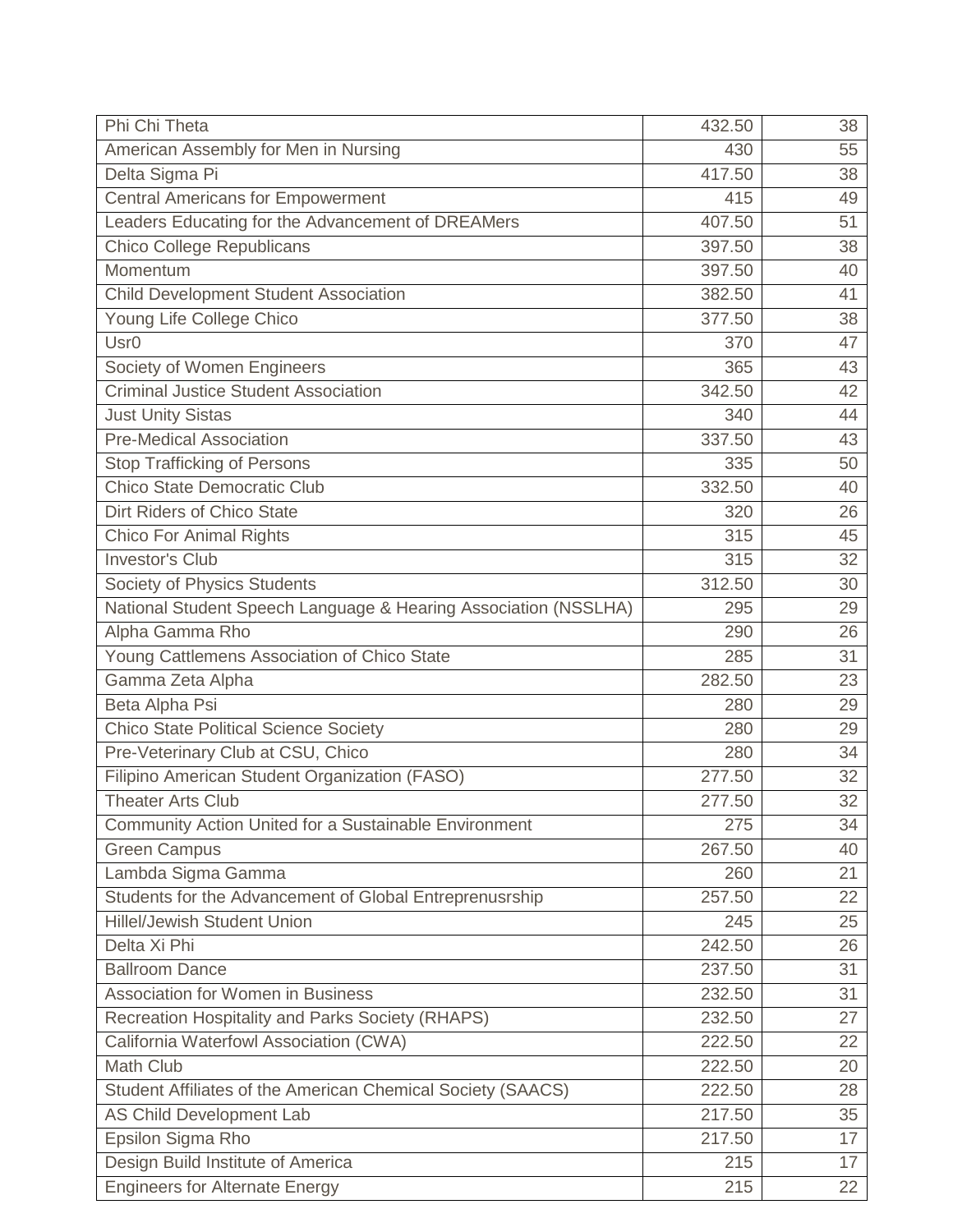| Japanese Fusion (J*Fusion)                                       | 212.50 | 20 |
|------------------------------------------------------------------|--------|----|
| InterVarsity Christian Fellowship                                | 210    | 25 |
| Newman Catholic Center                                           | 207.50 | 24 |
| Student California Teachers Association (SCTA)                   | 202.50 | 27 |
| Women in Concrete and Construction                               | 202.50 | 29 |
| Exercise Physiology Majors Club                                  | 197.50 | 22 |
| Latitude 39 (Geography Club)                                     | 195    | 20 |
| <b>Native American Club</b>                                      | 192.50 | 26 |
| Omicron Theta Epsilon- Biology Honors Society                    | 192.50 | 22 |
| Sustainable Consultation of Office Practices (SCOOP)             | 192.50 | 25 |
| The Management Club                                              | 190    | 20 |
| Creativity and Adaptive Leadership in Middle East & North Africa | 187.50 | 20 |
| <b>Hmong Student Association</b>                                 | 185    | 22 |
| Project Management Group (PMG)                                   | 180    | 18 |
| Chico State Bass Fishing Team                                    | 177.50 | 16 |
| Health Professionals Association (HPA)                           | 172.50 | 20 |
| Lambda Theta Nu                                                  | 172.50 | 17 |
| Nu Alpha Kappa                                                   | 172.50 | 16 |
| <b>Art History Collective</b>                                    | 170    | 17 |
| Expressions                                                      | 170    | 13 |
| <b>Economics Club</b>                                            | 167.50 | 14 |
| Institute of Electrical and Electronic Engineers (IEEE)          | 167.50 | 25 |
| Crop Science and Horticulture Club                               | 162.50 | 19 |
| <b>German Club</b>                                               | 162.50 | 17 |
| <b>Association for Computing Machinery</b>                       | 160    | 23 |
| Promoting Achievement Through Hope                               | 160    | 14 |
| American Marketing Association                                   | 157.50 | 15 |
| <b>Chico Anthropological Society</b>                             | 157.50 | 19 |
| Anthropology Graduate Student Association                        | 155    | 16 |
| <b>KCSC</b>                                                      | 155    | 17 |
| Physical Education Teacher Education/ Adapted Physical Education | 152.50 | 15 |
| <b>Civil Engineering Honors Society</b>                          | 150    | 17 |
| <b>Material Research Society</b>                                 | 147.50 | 19 |
| <b>AIGA Chico</b>                                                | 135    | 13 |
| Alpha Zeta Eta                                                   | 135    | 16 |
| Japanese Animation Club of Chico State (JAC)                     | 135    | 17 |
| American Society of Mechanical Engineers                         | 132.50 | 14 |
| <b>Business Information Systems Society</b>                      | 132.50 | 17 |
| National Association for Music Education                         | 132.50 | 19 |
| <b>National Band Association</b>                                 | 132.50 | 20 |
| <b>Pre-Law Society</b>                                           | 132.50 | 17 |
| IEEE - Eta Kappa Nu                                              | 130    | 16 |
| Lambda Theta Phi                                                 | 130    | 12 |
| Mechanical Keyboard Club                                         | 130    | 15 |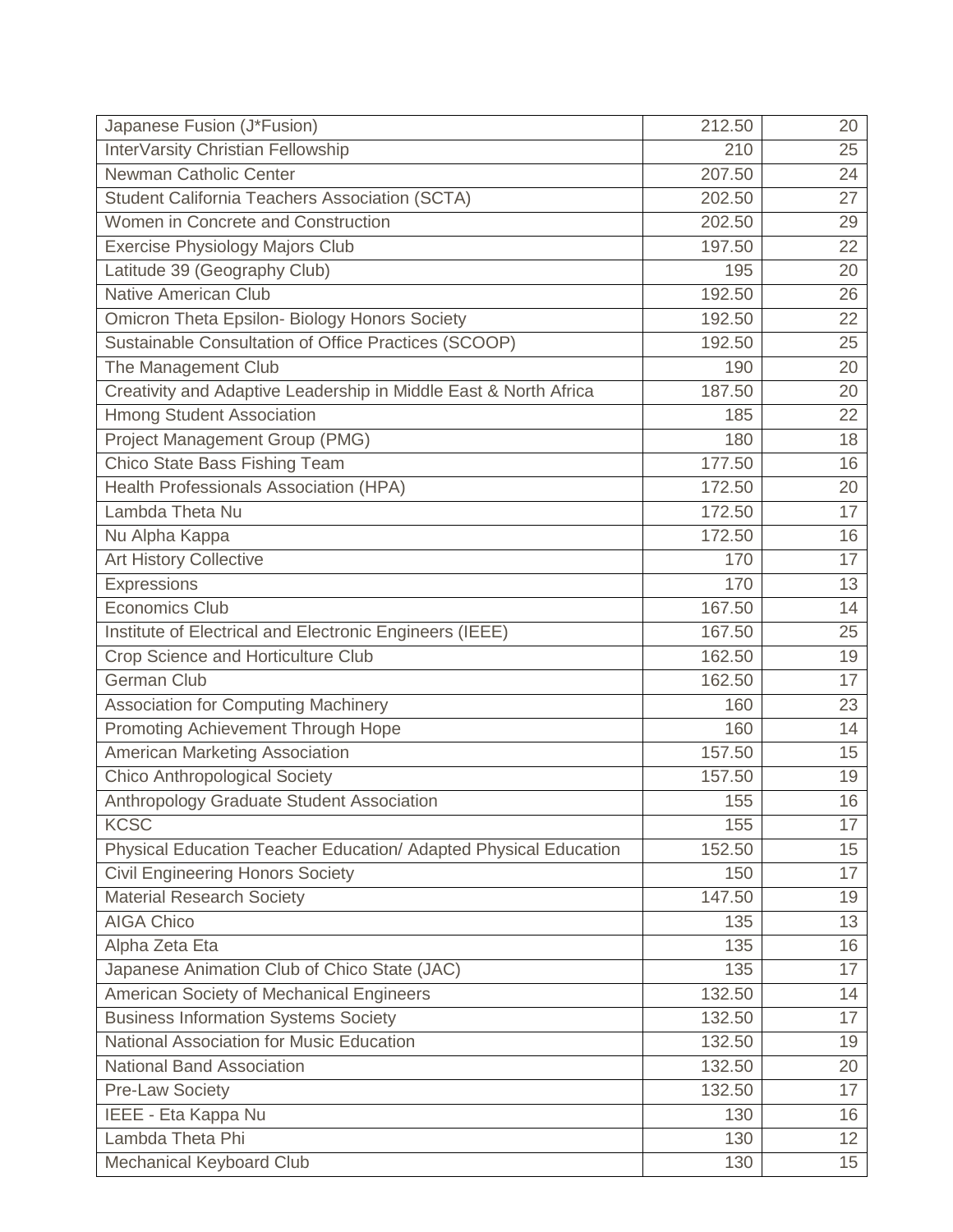| Society for Human Resource Management CSU, Chico Student                                        | 130    | 11              |
|-------------------------------------------------------------------------------------------------|--------|-----------------|
| Chapter                                                                                         |        |                 |
| American Institute of Mechatronic Engineers                                                     | 127.50 | 14              |
| National Society of Black Engineers (NSBE)                                                      | 127.50 | 16              |
| <b>Students of Communication Studies</b>                                                        | 127.50 | 17              |
| <b>Chico State Firearm Safety Community</b>                                                     | 125    | 13              |
| Sigma Tau Delta (English Honors Society)                                                        | 125    | 11              |
| Earthquake Engineering Research Institute California State<br>University, Chico Student Chapter | 117.50 | 12              |
| Phi Beta Sigma                                                                                  | 117.50 | 13              |
| Sigma Omega Phi                                                                                 | 117.50 | 9               |
| <b>Chico Health Administration Club</b>                                                         | 115    | 13              |
| Pi Sigma Alpha                                                                                  | 112.50 | 15              |
| Teaching International Languages Student Association                                            | 112.50 | 10              |
| <b>Chico State Climbing Club</b>                                                                | 110    | 15              |
| <b>Chico State Colorguard</b>                                                                   | 107.50 | 12              |
| <b>Green Machine</b>                                                                            | 107.50 | 12              |
| Associated General Contractors, Student Chapter                                                 | 102.50 | 11              |
| Cellular and Molecular Biology Club                                                             | 102.50 | 13              |
| Eta Mu Theta                                                                                    | 102.50 | 10              |
| EcoRep                                                                                          | 100    | 15              |
| CSU, Chico Rangeland Management Club                                                            | 97.50  | 15              |
| Nutrition and Food Science Association (NFSA)                                                   | 97.50  | 13              |
| <b>SAP Club</b>                                                                                 | 97.50  | 14              |
| Society of Plastics Engineers                                                                   | 97.50  | $\overline{7}$  |
| The Circle K International Club of California State University, Chico                           | 95     | 10              |
| Chico Entrepreneurial Association                                                               | 92.50  | 11              |
| <b>National Science Teachers Association</b>                                                    | 92.50  | 10              |
| Chico State 3D Printing and Additive Manufacturing Club                                         | 90     | 12              |
| Pacific Islander Club                                                                           | 90     | 10 <sup>°</sup> |
| Pre Physical Therapy Society                                                                    | 90     | 11              |
| <b>Students for Diplomatic Solutions</b>                                                        | 90     | 10              |
| <b>Chico State Real Estate Club</b>                                                             | 87.50  | 8               |
| <b>Ceramics Art Student Association</b>                                                         | 82.50  | 10              |
| <b>Chico State Chess Club</b>                                                                   | 80     | 9               |
| <b>International Neighbors</b>                                                                  | 80     | $\overline{9}$  |
| Sociological Association of Chico State (SACS)                                                  | 75     | 13              |
| Tau Beta Pi, Engineering Honor Society                                                          | 72.50  | 10              |
| Wildcat Strength and Conditioning Club                                                          | 70     | 11              |
| Fellowship of Christian Athletes                                                                | 67.50  | 8               |
| Lambda Pi Eta                                                                                   | 67.50  | 8               |
| <b>Chico State Sporting Clay Association</b>                                                    | 65     | $\overline{7}$  |
| CSU Chico Punjabi Association                                                                   | 60     | $\overline{7}$  |
| Pi Kappa Delta                                                                                  | 60     | $\overline{7}$  |
| Embodied: Living the Health at Every Size Way                                                   | 57.50  | 8               |
| Phi Alpha Theta                                                                                 | 57.50  | $\overline{7}$  |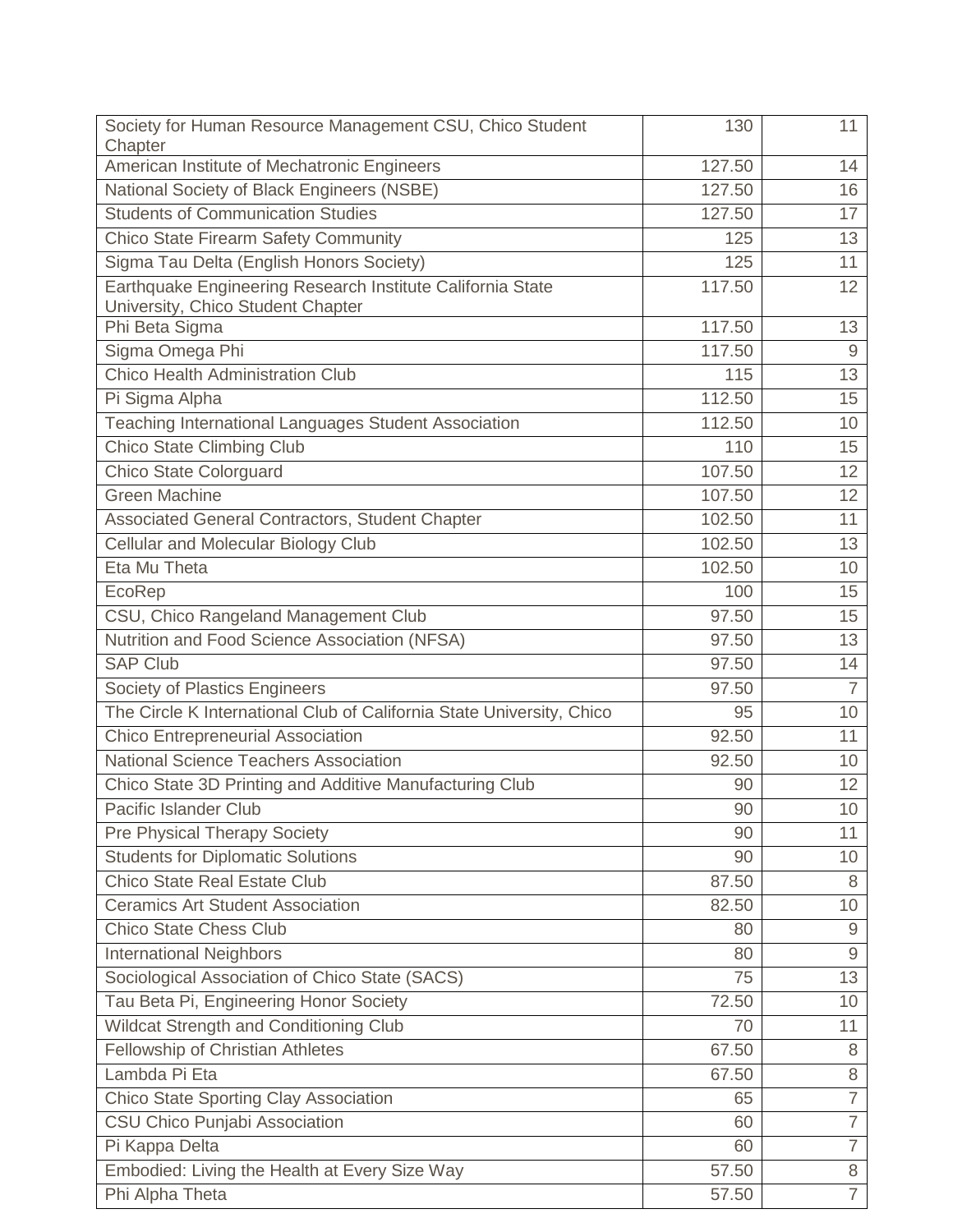| Phi Sigma lota                                                                         | 57.50          | 6              |
|----------------------------------------------------------------------------------------|----------------|----------------|
| Japanese Tea Ceremony Club                                                             | 55             | 8              |
| <b>Chico Printmaking Club</b>                                                          | 52.50          | 6              |
| Zeta Sigma Chi                                                                         | 52.50          | 6              |
| Chico State Entomology Club                                                            | 47.50          | $\overline{7}$ |
| Interior Architecture Student Club                                                     | 47.50          | 5              |
| Chico Italian Academic Organization (CIAO)                                             | 45             | 5              |
| <b>Young Americans For Liberty</b>                                                     | 42.50          | $\overline{7}$ |
| Golden Key International Honor Society                                                 | 37.50          | 5              |
| <b>Indian Student Association</b>                                                      | 35             | 3              |
| American Concrete Institute - Student Chapter                                          | 32.50          | $\overline{4}$ |
| <b>Chico Billiards Club</b>                                                            | 32.50          | 5              |
| <b>Digital Filmmakers Guild</b>                                                        | 32.50          | 4              |
| Greek Legacy                                                                           | 32.50          | 6              |
| Asian Christian Fellowship                                                             | 30             | $\overline{4}$ |
| <b>English Graduate Student Council</b>                                                | 30             | 4              |
| Chi Alpha CSU Chico                                                                    | 27.50          | $\overline{4}$ |
| <b>Student Art Glass Association</b>                                                   | 27.50          | 3              |
| <b>Student Artist Rights Coalition (StARC)</b>                                         | 27.50          | $\overline{3}$ |
| <b>Council of Graduate Students</b>                                                    | 25             | 4              |
| California Health Professional Student Alliance                                        | 22.50          | $\overline{4}$ |
| <b>Comparative Religion and Humanities Society</b>                                     | 20             | 3              |
| Mechanical Contractors Association (MCA)                                               | 17.50          | 3              |
| Society of Agricultural Managers (SAM)                                                 | 17.50          | 3              |
| <b>Chinese Students and Scholars Association</b>                                       | 15             | $\overline{2}$ |
| <b>Graduate Business Association</b>                                                   | 15             | $\mathbf{1}$   |
| IOTA IV Chapter of Sigma Lambda Chi International Construction<br><b>Honor Society</b> | 15             | $\overline{2}$ |
| Club Aesthete (Painting and Drawing Club)                                              | 12.50          | $\overline{2}$ |
| <b>Student Composers Forum</b>                                                         | 12.50          | 2              |
| <b>Professional Consulting Group</b>                                                   | 10             | $\overline{2}$ |
| <b>Pakistans Students Association</b>                                                  | 5              | $\mathbf{1}$   |
| Phi Sigma Tau                                                                          | $\mathbf 0$    | 0              |
| Salam Association                                                                      | $\overline{0}$ | 0              |
| <b>Sculpture Club</b>                                                                  | $\mathbf 0$    | $\overline{0}$ |